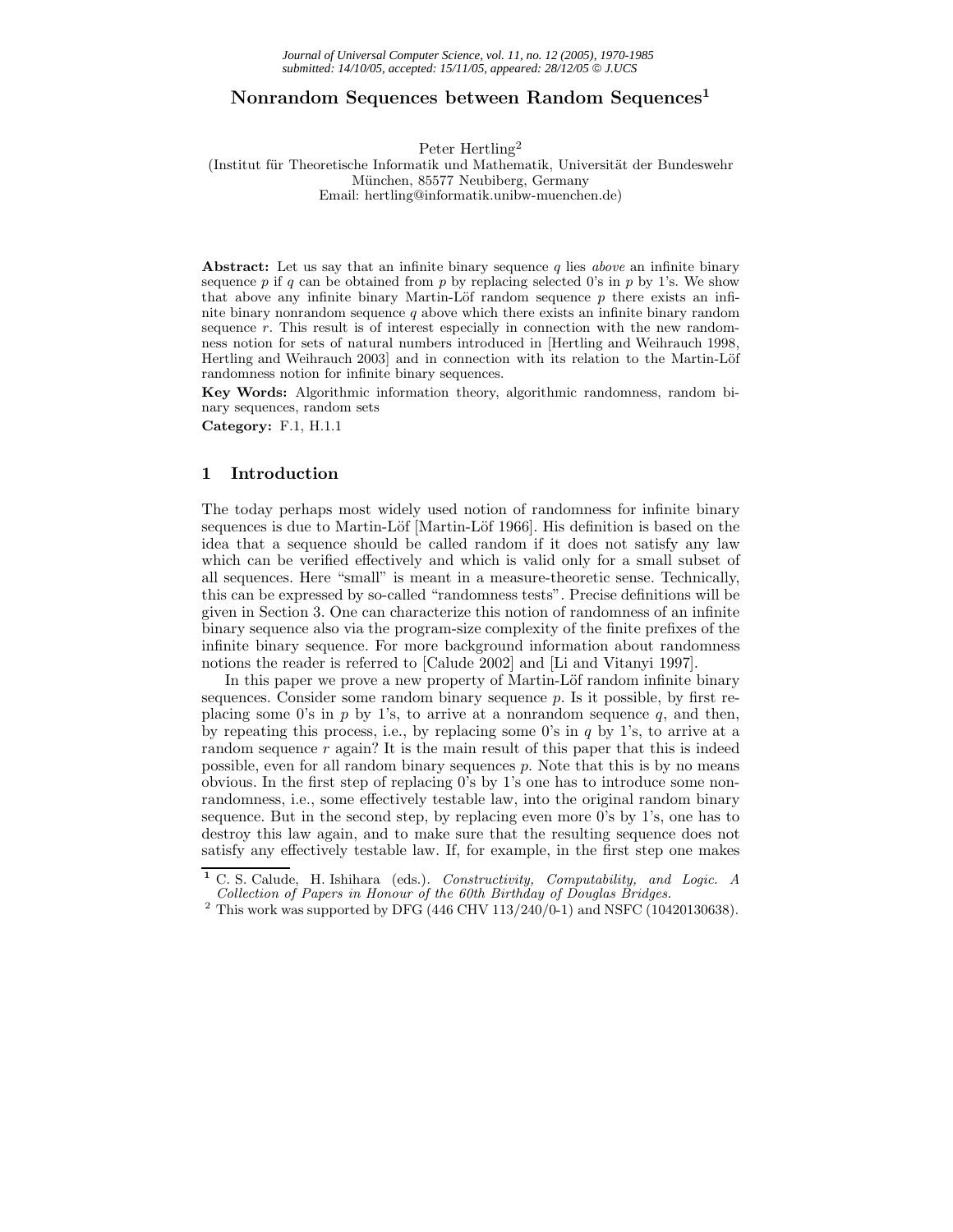sure that  $q(n) = 1$  for all n which are a power of 2, then certainly q is a nonrandom sequence. But any sequence obtained by changing even more 0's to 1's will satisfy the same law, and, hence, will also be nonrandom.

While we believe that the result stated above in terms of infinite binary sequences is interesting itself already, the motivation which led to this result was a question arising in the study of random sets of numbers. Which sets of natural numbers should be called random? Of course, one might take the randomness notion for infinite binary sequences and transfer it to sets by identifying a set with its characteristic sequence. Another, new notion of randomness for sets was introduced in [Hertling and Weihrauch 1998, Hertling and Weihrauch 2003]. It is obtained by defining randomness tests on the power set  $2^{\mathbb{N}}$  of the set  $\mathbb{N}$  of all natural numbers similarly to Martin-Löf's randomness tests, but with respect to the topology on  $2^{\mathbb{N}}$  as a complete partial order in the usual sense, not with respect to the topology on  $2^{\mathbb{N}}$  induced by identifying  $2^{\mathbb{N}}$  with the space of all infinite binary sequences. The precise definition will be given in a later section. The relation between random binary sequences and random sets has something in common with the relation between decidable sets and computably enumerable sets. For random binary sequences one considers any effectively testable law that can be expressed in terms of finite 0, 1-strings. But for random sets one considers only effectively testable laws that can be expressed in terms of finite sets, i.e., in terms of finite combinations of 1's. Thus, while for random sequences one considers positive  $(1)$ 's) and negative  $(0)$ 's) information, for random sets one considers only positive (1's) information. The situation is similar for decidable sets (positive and negative information) and computably enumerable sets (only positive information). It is a fundamental fact that a set is decidable if and only if both the set and its complement are computably enumerable. Is a similar statement true for random sequences and random sets, that is, is it true that a sequence is random if and only if the corresponding set and its complement are random? It is easy to see that randomness of the characteristic sequence of a set implies randomness of the set and of its complement. But it is a corollary of the result stated above that the converse is not true: there exists a set such that both the set and its complement are random but the corresponding characteristic binary sequence is nonrandom. In fact, we can derive a much stronger result: For any random set A, there exists a superset  $B \supseteq A$  such that both B and  $\mathbb{N} \setminus B$ are random, but the characteristic sequence of B is not random.

In the following section we introduce some basic, general notation. In Section 3 we remind the reader of Martin-Löf's randomness notion for infinite binary sequences and state the main result of the paper in a more formal way. In Section 4 we repeat the definition of random sets of natural numbers, introduced in [Hertling and Weihrauch 1998, Hertling and Weihrauch 2003], and restate and derive the statement mentioned above about the relation between random sets and random binary sequences. Section 5 contains the proof of the main result.

# **2 Notation**

We denote the set of natural numbers by  $\mathbb{N} = \{0, 1, 2, \ldots\}$ . The cardinality of a finite set E is denoted by  $#(E)$ . Throughout the paper,  $\Sigma$  denotes the binary alphabet:  $\Sigma = \{0, 1\}$ . The set of all finite strings over  $\Sigma$  is denoted  $\Sigma^*$ . The length of a finite string w is denoted length $(w)$ . The symbols of w are usually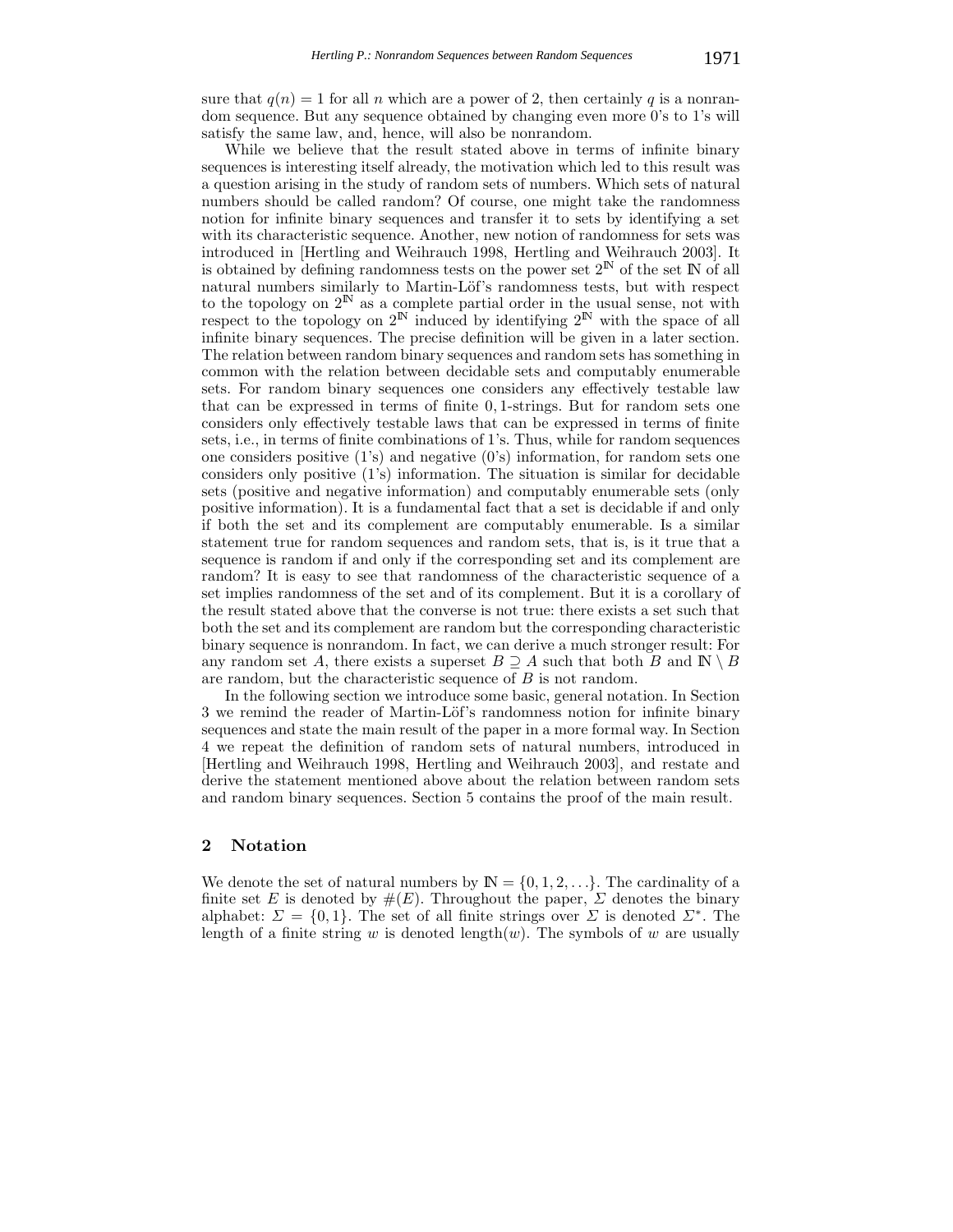written  $w(0), \ldots, w(\text{length}(w)-1)$ . By  $\#_1(w)$  we denote the number of 1's in w. For sets  $A, B \subseteq \Sigma^*$ , by  $AB$  we denote the set of all concatenations of strings in A and strings in  $B$  (in this order). A possibly partial function mapping elements of a set X to elements of a set Y is denoted  $f : \subseteq X \to Y$ . For a function  $f: \subseteq X \to Y$  and an element  $x \in X$ , we write  $f(x) \downarrow$  if, and only if, x is in the domain of definition dom(f) of f, and  $f(x)$   $\uparrow$  otherwise. If dom  $f = X$ , we may write  $f: X \to Y$ . We use the notions of a computable, possibly partial, function  $f: \subseteq \mathbb{N}^k \to \mathbb{N}$  and of a computably enumerable  $(c.e.)$  set  $A \subseteq \mathbb{N}^k$  in the usual sense, for  $k \geq 1$ . By identifying the sets  $\Sigma^*$  and N via the length-lexicographical ordering we obtain computability notions also on  $\Sigma^*$  and on products of N and  $\Sigma^*$ . A *sequence* is a total mapping  $p : \mathbb{N} \to X$  to some set X and usually written in the form  $(p_n)_n$  or  $(p(n))_n$ . The infinite product  $\Sigma^{\omega} := \{p \mid p : \mathbb{N} \to \Sigma\}$  of  $\Sigma$  is the set of all infinite binary sequences. For  $0 \leq n \leq m$  and  $p \in \Sigma^{\omega}$ , by  $p[n...m-1]$  we denote the string of length  $m-n$  consisting of the symbols  $p(n) \dots p(m-1)$ . The set  $\Sigma^{\omega}$  is a topological space with a basis consisting of the sets  $w\Sigma^{\omega} = \{p \in \Sigma^{\omega} \mid p[0 \dots \text{length}(w) - 1] = w\}$ , for  $w \in \Sigma^*$ . For  $A \subseteq \Sigma^*$ , we use  $A\Sigma^{\omega} = \bigcup_{w \in A} w\Sigma^{\omega}$ . We denote by  $\mu$  the usual uniform measure on  $\Sigma^{\omega}$ <br>with the usual unit of  $\Sigma^{\omega}$ given by  $\mu(w\Sigma^{\omega}) = 2^{-\text{length}(w)}$ , for  $w \in \Sigma^*$ .

## **3 Random Infinite Binary Sequences**

In this section we remind the reader of Martin-Löf's [Martin-Löf 1966] definition of random binary sequences and state the main results of the paper in a more formal way.

**Definition 1.** 1. A sequence  $(U_n)_n$  of subsets of  $\Sigma^{\omega}$  is called *uniformly c.e. open* if there is a c.e. set  $A \subseteq \mathbb{N} \times \mathbb{Z}^*$  with  $U_n = A_n \mathbb{Z}^\omega$  for all n, where

$$
A_n := \{ w \in \Sigma^* \mid (n, w) \in A \} .
$$

- 2. A *randomness test on*  $\Sigma^{\omega}$  is a uniformly c.e. open sequence  $(U_n)_n$  of subsets of  $\Sigma^{\omega}$  satisfying additionally  $\mu(U_n) \leq 1/(n+1)$  for all  $n \in \mathbb{N}$ .
- 3. A sequence  $p \in \Sigma^{\omega}$  is called *nonrandom* if there exists a randomness test  $(U_n)_n$  on  $\Sigma^{\omega}$  with  $p \in \bigcap_n U_n$ . A sequence  $p \in \Sigma^{\omega}$  is called *random* if it is not nonrandom not nonrandom.

Often, for example in the original paper [Martin-Löf 1966], instead of the condition  $\mu(U_n) \leq 1/(n+1)$  the condition  $\mu(U_n) \leq 2^{-n}$  is used. It is clear that our choice does not lead to a different randomness notion. The only reason for our choice is that with respect to notation it is more convenient for some proofs later on.

One of the striking properties of this randomness notion is the existence of a universal randomness test: we call a randomness test  $(U_n)_n$  *universal* if  $\bigcap_n U_n$ <br>contains all nonrandom sequences  $n \in \Sigma^\omega$ contains all nonrandom sequences  $p \in \Sigma^{\omega}$ .

**Proposition 2** ([Martin-Löf 1966]). *There exists a universal randomness test on*  $\Sigma^{\omega}$ *.*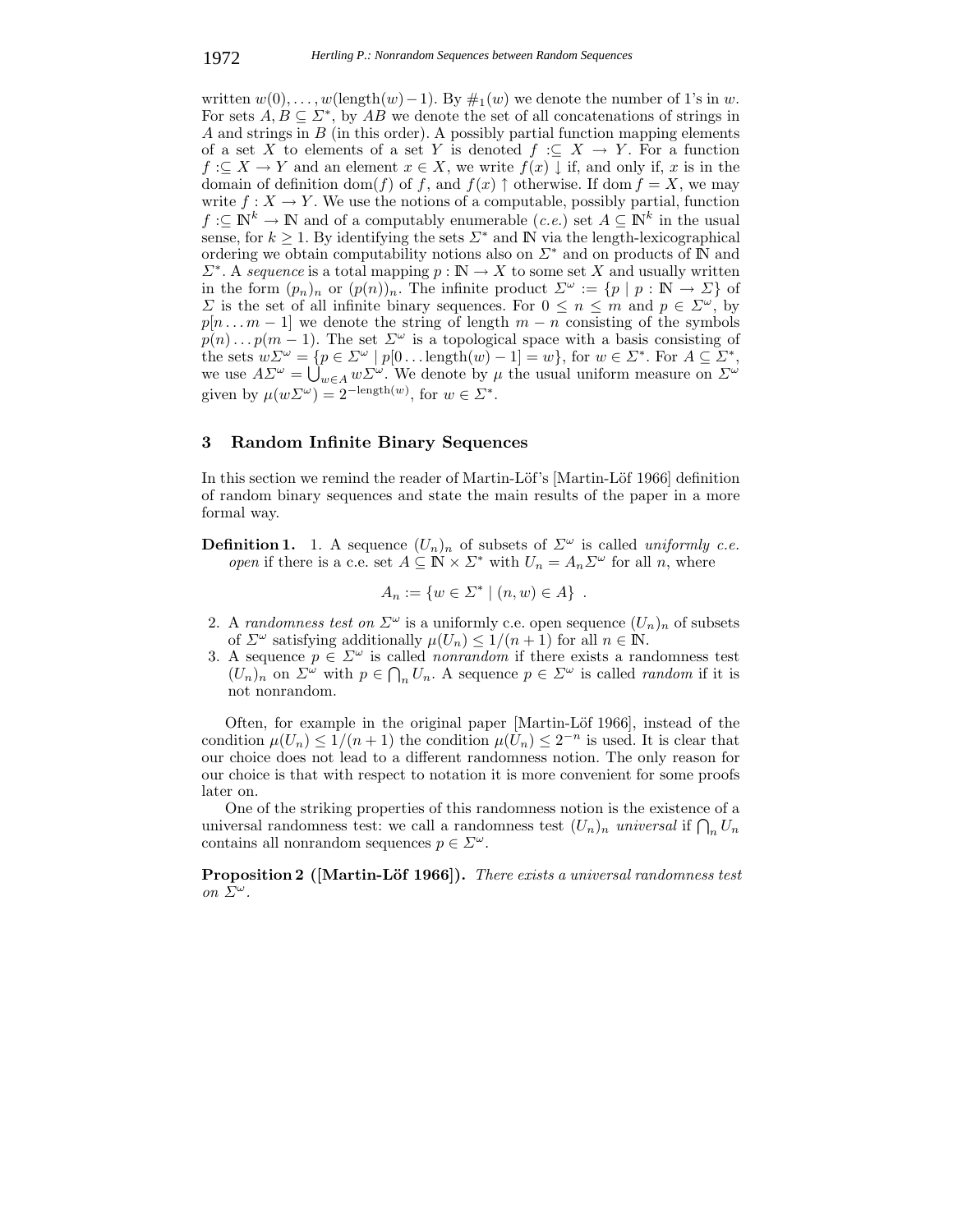Let us define the bijection  $\chi : 2^{\mathbb{N}} \to \Sigma^{\omega}$  by

$$
\chi(A)_n = \begin{cases} 1 & \text{if } n \in A, \\ 0 & \text{if } n \notin A, \end{cases}
$$

for all  $A \subseteq \mathbb{N}$  and  $n \in \mathbb{N}$ , i.e., for  $A \subseteq \mathbb{N}$  the sequence  $\chi(A)$  is the characteristic sequence of A.

**Definition 3.** We define a partial order relation  $\leq$  on  $\Sigma^{\omega}$  by

$$
p \le q : \iff \chi^{-1}(p) \subseteq \chi^{-1}(q) ,
$$

for any  $p, q \in \Sigma^{\omega}$ .

The following theorem, first stated in the technical report [Hertling 2001], is the main result of the paper.

**Theorem 4.** For every random sequence  $p \in \Sigma^{\omega}$  there exist two sequences  $q, r \in$  $\Sigma^{\omega}$  *with the following properties: q is nonrandom, r is random,*  $p \leq q$ *, and*  $q \leq r$ .

The proof will be given in Section 5.

## **4 Random Sets of Numbers**

In [Hertling and Weihrauch 1998, Hertling and Weihrauch 2003] a randomness notion for sets of natural numbers was introduced in a similar way as randomness for infinite binary sequences, namely via randomness tests. For a finite set  $E \subseteq \mathbb{N}$ we define

$$
O(E) := \{ A \subseteq \mathbb{N} \mid E \subseteq A \} .
$$

The sets  $O(E)$  for finite E form a basis of a topology on  $2^{\mathbb{N}}$ . This topology gives  $2^{\mathbb{N}}$  a well-researched structure of a "complete partial order"; see e.g. Weihrauch 1987. It is different from the topology on  $2^{\mathbb{N}}$  induced by identifying  $2^{\mathbb{N}}$  via  $\chi$  with the topological space  $\Sigma^{\omega}$ , but both topologies generate the same  $\sigma$ -algebra: see [Hertling and Weihrauch 2003, Lemma 6.1]. Therefore, we same  $\sigma$ -algebra; see [Hertling and Weihrauch 2003, Lemma 6.1]. Therefore, we<br>can translate the measure  $\mu$  on  $\Sigma^{\omega}$  via  $\chi$  to  $2^N$ . We also use the standard bijeccan translate the measure  $\mu$  on  $\Sigma^{\omega}$  via  $\chi$  to  $2^{\mathbb{N}}$ . We also use the standard bijective numbering  $D \cdot \mathbb{N} \to \{E \subset \mathbb{N} \mid E \text{ is finite} \}$  of the set of all finite subsets of tive numbering  $D : \mathbb{N} \to \{E \subseteq \mathbb{N} \mid E \text{ is finite}\}$  of the set of all finite subsets of  $\mathbb{N}$  defined by  $D^{-1}(E) := \sum_{i=1}^{\infty} 2^{i}$ **IN**, defined by  $D^{-1}(E) := \sum_{i \in E} 2^i$ .

**Definition 5.** 1. A sequence  $(U_n)_n$  of subsets of  $2^{\mathbb{N}}$  is called *uniformly c.e.* onen if there is a c.e. set  $R \subseteq \mathbb{N}^2$  with  $U = \square$   $O(D)$  for all n where *open* if there is a c.e. set  $R \subseteq \mathbb{N}^2$  with  $U_n = \bigcup_{i \in R_n} O(D_i)$  for all n, where

$$
R_n := \{ i \in \mathbb{N} \mid (n, i) \in R \} .
$$

- 2. A *randomness test on*  $2^{\mathbb{N}}$  is a uniformly c.e. open sequence  $(U_n)_n$  of subsets of  $2^{\mathbb{N}}$  satisfying additionally  $\mu(U_n) \le 1/(n+1)$  for all n of  $2^{\mathbb{N}}$  satisfying additionally  $\mu(U_n) \leq 1/(n+1)$  for all n.<br>A set  $A \subset \mathbb{N}$  is called *nonrandom* if there exists a random
- 3. A set  $A \subseteq \mathbb{N}$  is called *nonrandom* if there exists a randomness test  $(U_n)_n$  on  $2^{\mathbb{N}}$  with  $n \in \bigcap U_n$ . A set  $A \subseteq \mathbb{N}$  is called *random* if it is not nonrandom  $2^{\mathbb{N}}$  with  $p \in \bigcap_n U_n$ . A set  $A \subseteq \mathbb{N}$  is called *random* if it is not nonrandom.

The randomness notions for infinite binary sequences and for sets are closely related.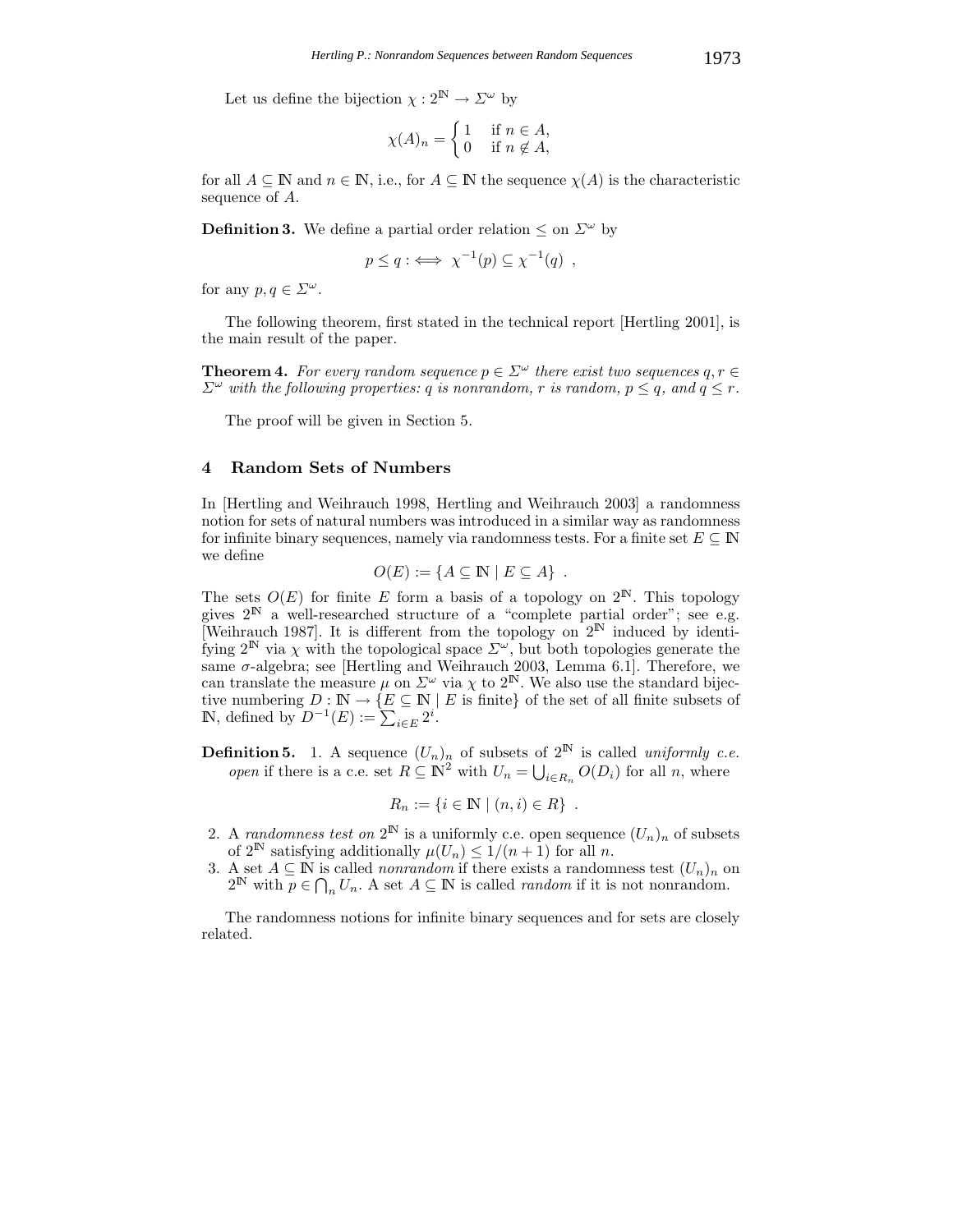**Proposition 6 ([Hertling and Weihrauch 1998]).** *A set* A <sup>⊆</sup> IN *is random if, and only if, there is a set*  $B \supseteq A$  *such that*  $\chi(B)$  *is random.* 

For a proof of this result see [Hertling and Weihrauch 2003].

For any  $A \subseteq \mathbb{N}$  the sequence  $\chi(A)$  is random if and only if, the sequence  $\chi(\mathbb{N} \setminus A)$  is random. Therefore, Proposition 6 implies that if  $\chi(A)$  is random then both A and  $\mathbb{N} \setminus A$  are random. Is the converse true? From Theorem 4 and Proposition 6 we can deduce that this is not the case. In fact, we can deduce the following much stronger result.

**Corollary 7.** For any random set  $A \subseteq \mathbb{N}$  there exists a superset  $B \supseteq A$  of *natural numbers with the following properties: both the set* B *and its complement*  $\mathbb{N} \setminus B$  *are random, but the characteristic sequence*  $\chi(B)$  *of* B *is not random.* 

*Proof.* Let A be an arbitrary random set. By Proposition 6, there exists a random sequence p with  $A \subseteq \chi^{-1}(p)$ . By Theorem 4 there exist a nonrandom sequence q sequence p with  $A \subseteq \chi^{-1}(p)$ . By Theorem 4 there exist a nonrandom sequence q<br>and a random sequence r with  $n \leq a \leq r$ . Set  $B := \chi^{-1}(a)$ . Then  $A \subseteq \chi^{-1}(p) \subseteq$ and a random sequence r with  $p \le q \le r$ . Set  $B := \chi^{-1}(q)$ . Then  $A \subseteq \chi^{-1}(p) \subseteq B$  Since r is random and  $B \subset \chi^{-1}(r)$  by Proposition 6. B is random Since p is B. Since r is random and  $B \subseteq \chi^{-1}(r)$ , by Proposition 6, B is random. Since p is random also the sequence  $\overline{p}$  obtained by replacing all 0's in p by 1's and all 1's random, also the sequence  $\overline{p}$  obtained by replacing all 0's in p by 1's and all 1's in p by 0's is random. Hence since  $\mathbb{N} \setminus B \subset \sqrt{-1}(\overline{p})$  by Proposition 6,  $\mathbb{N} \setminus B$  is in p by 0's, is random. Hence, since  $\mathbb{N} \setminus B \subseteq \chi^{-1}(\overline{p})$ , by Proposition 6,  $\mathbb{N} \setminus B$  is random. random.

## **5 The Proof of Theorem 4**

This section contains the proof of Theorem 4. The first subsection contains the construction and the main body of the proof. The remaining three subsections contain proofs of lemmata formulated in the first subsection.

## **5.1 The Construction and the Main Body of the Proof**

We need the following simple notions and statements.

**Definition 8.** 1. For  $S \subseteq \Sigma^{\omega}$  we set

$$
\text{up}(S) := \{ q \in \Sigma^{\omega} \mid \exists p \in S \,.\, p \le q \} \ .
$$

2. For  $S \subseteq \Sigma^{\omega}$  we set

$$
down(S) := \{ p \in \Sigma^{\omega} \mid \exists q \in S \,.\, p \le q \} \ .
$$

3. A set  $S \subseteq \Sigma^{\omega}$  is called *upwards closed* if  $\text{up}(S) \subseteq S$ .<br>4. A set  $S \subseteq \Sigma^{\omega}$  is called *downwards closed* if  $\text{down}(S)$ 4. A set  $S \subseteq \Sigma^{\omega}$  is called *downwards closed* if down( $S$ )  $\subseteq$  *S*.

**Lemma 9.** *1. If* S *is open, so are*  $\text{up}(S)$  *and*  $\text{down}(S)$ *.* 2. If S is closed, so are  $up(S)$  and  $down(S)$ .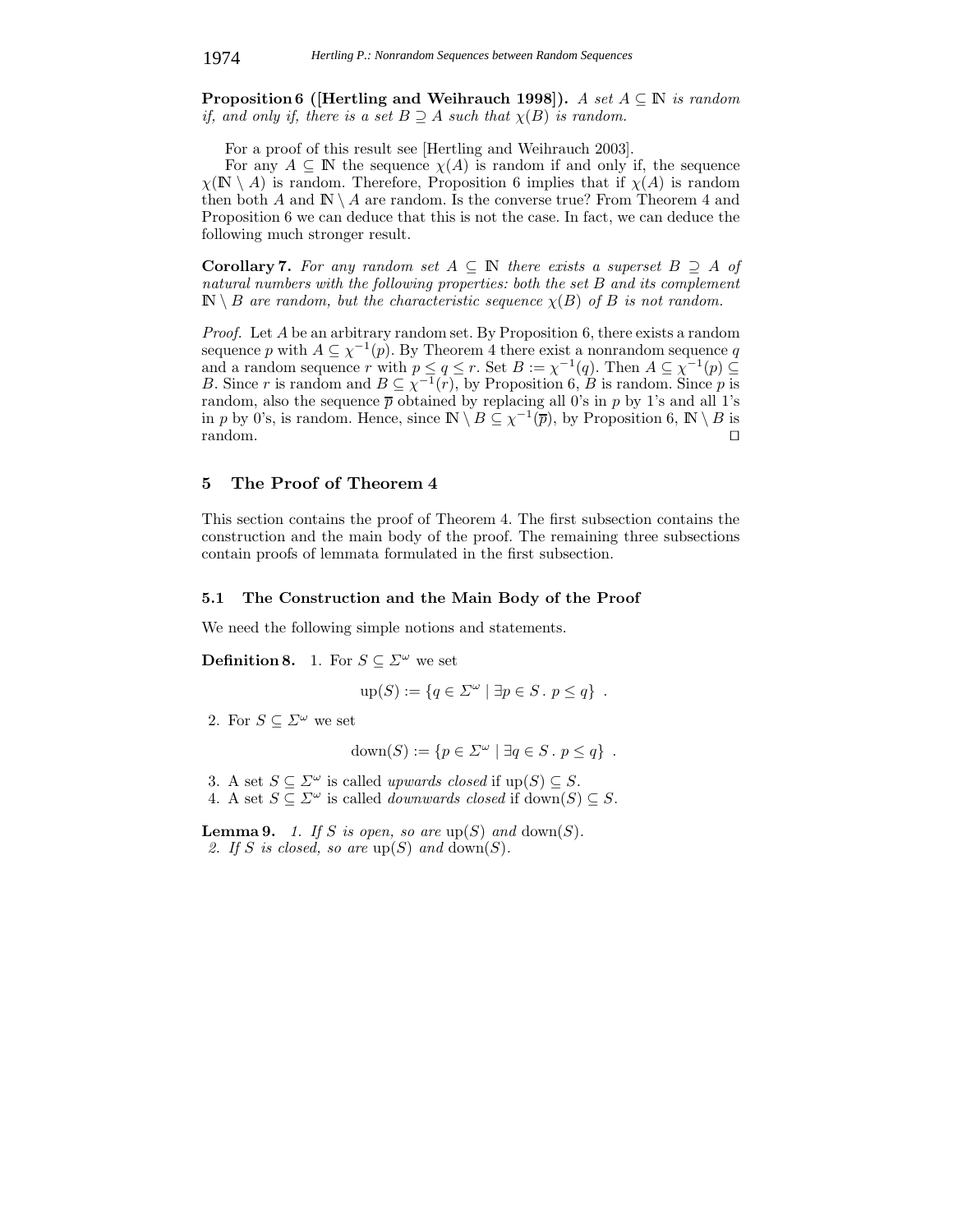*Proof.* The first statement is obvious. The second follows from the compactness of  $\Sigma^{\omega}$ . We prove the second statement for up(S) in detail. The proof for down(S) is similar. Let  $S \subseteq \Sigma^{\omega}$  be a closed set. Let q be an element of the closure of up(S). We have to show that q is in up(S). For each n, let  $q^{(n)} \in \text{up}(S)$  be a sequence with  $q^{(n)}[0 \dots n-1] = p[0 \dots n-1]$ . For each n, let  $p^{(n)} \in S$  be a sequence<br>with  $p^{(n)} \leq q^{(n)}$  Since S is closed, and due to the compactness of  $\sum_{n=1}^{\infty}$  also with  $p^{(n)} \leq q^{(n)}$ . Since S is closed, and, due to the compactness of  $\Sigma^{\omega}$ , also compact there is an accumulation point  $n \in S$  of the sequence  $(p^{(n)})$ . We claim compact, there is an accumulation point  $p \in S$  of the sequence  $(p^{(n)})_n$ . We claim that  $p \leq q$ . Indeed, for any m there exists some  $n \geq m$  with  $p^{(n)}[0 \dots m-1] =$ <br> $p[0 \quad m-1]$ . Using also  $p^{(n)} \leq q^{(n)}$  and  $q^{(n)}[0 \quad m-1] = q[0 \quad m-1]$  was  $p[0 \dots m-1]$ . Using also  $p^{(n)} \n\t\leq q^{(n)}$  and  $q^{(n)}[0 \dots m-1] = q[0 \dots m-1]$  we obtain  $p[0 \dots m-1] \cap \{0\}$  and  $q^{(n)}[0 \dots m-1]$  we obtain  $p[0 \dots m-1] \cap \{0\}$ obtain  $p[0 \dots m-1]0^{\omega} \le q[0 \dots m-1]0^{\omega}$ . This shows  $p \le q$ . Thus,  $p \in \text{up}(S)$ .<br>We have proved that  $\text{up}(S)$  is closed We have proved that  $\text{up}(S)$  is closed.

For  $l \in \mathbb{N}$  and  $0 \leq z \leq l$  we set

$$
S(l, z) := \{ w \in \Sigma^l \mid \#_1(w) = z \} .
$$

For each  $l, m \in \mathbb{N}$  and  $i \in \{0, ..., m\}$  let  $q(l, m, i)$  be the smallest number j with the following property:

$$
\frac{\#({w \in \Sigma^l \mid \#_1(w) \le j})}{\#(\Sigma^l)} \ge \frac{i}{m}.
$$

The partial function  $g: \subseteq \mathbb{N}^3 \to \mathbb{N}$  defined in this way is obviously computable. Clearly,

$$
0 = g(l, m, 0) \le \dots \le g(l, m, i) \le g(l, m, i + 1) \le \dots \le g(l, m, m) = l
$$

for  $l, m \in \mathbb{N}, i \in \{0, \ldots, m-1\}.$ 

We define three computable sequences  $(l_k)_k$ ,  $(m_k)_k$ , and  $(n_k)_k$  of natural numbers by

$$
l_k := 2 \cdot (k+1)^6,
$$
  $n_k := \sum_{i=0}^{k-1} l_i,$   
 $m_k := (k+1)^2.$ 

For  $k \in \mathbb{N}$  we define

$$
T(k) := \bigcup_{i=0}^{m_k} S(l_k, g(l_k, m_k, i))
$$

and

$$
C_k := \{ p \in \Sigma^{\omega} \mid p[n_k \dots n_{k+1} - 1] \in T(k) \} .
$$

For each k, the set  $C_k$  is closed and open. It is clear that the sequence  $(C_k)_k$  is uniformly c e open uniformly c.e. open.

**Lemma 10.** *For each*  $k \in \mathbb{N}$ *,*  $\mu(C_k) \leq 1/(k+1)$ *.*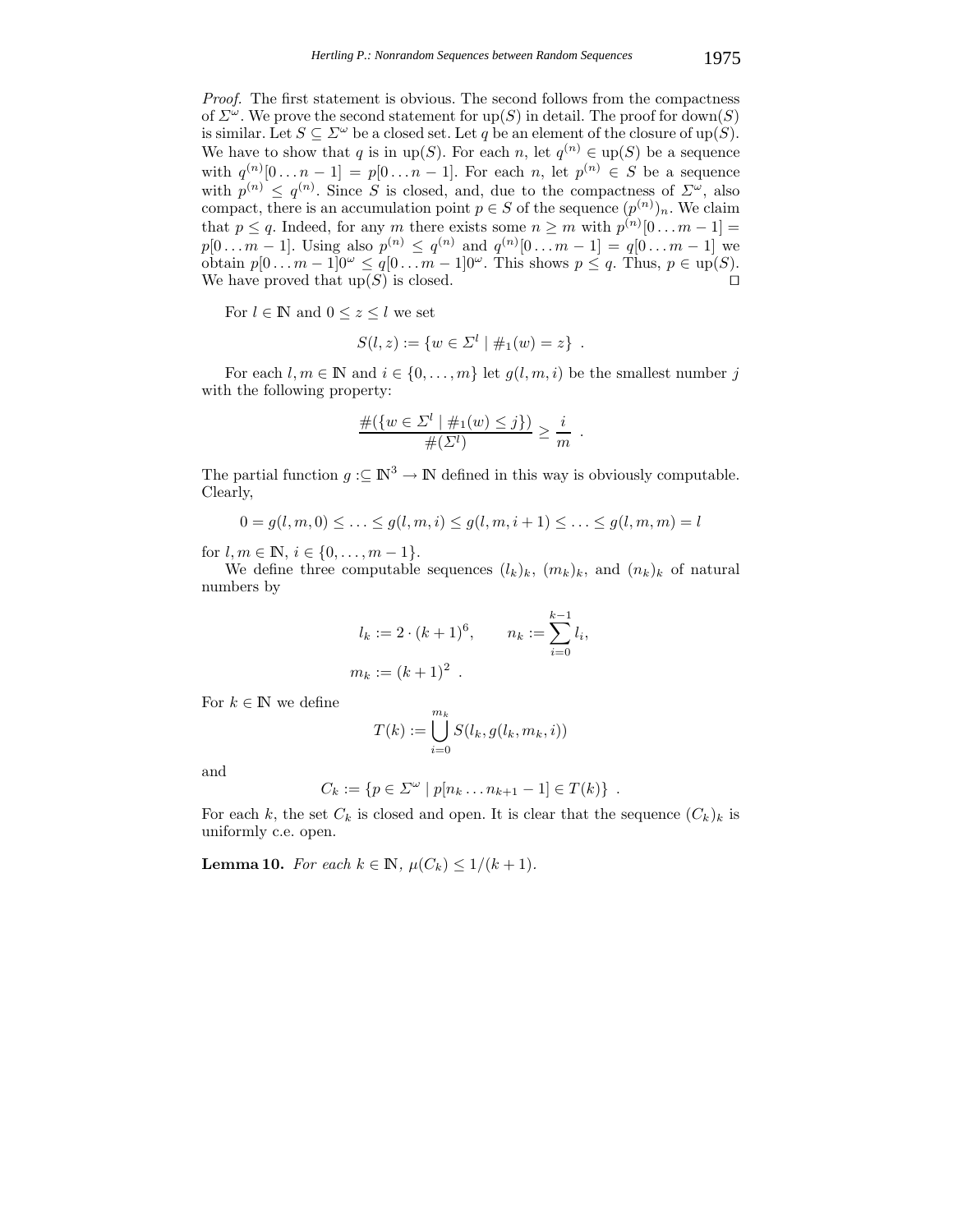#### 1976 *Hertling P.: Nonrandom Sequences between Random Sequences*

This lemma is proved by estimating the number of strings in  $T(k)$ . This is done by using a version of Stirling's formula with an error estimate. The proof is given in Subsection 5.2.

Hence, any sequence p contained in  $\bigcap_{j=k}^{\infty} C_j$ , for some k, is nonrandom.

Let  $(V_n)_n$  be a universal randomness test on  $\Sigma^{\omega}$ ; see Proposition 2. We define for each  $k$ 

$$
U_k := \left\{ p \in \Sigma^{\omega} \mid \text{up} \left( \text{up}(\{p\}) \cap \bigcap_{j=k}^{\infty} C_j \right) \subseteq V_k \right\} .
$$

**Lemma 11.** *The sequence*  $(U_k)_k$  *is uniformly c.e. open.* 

This lemma is proved in Subsection 5.3. The proof is based on the following observations. On the one hand, the sequence  $(V_k)_k$  is uniformly c.e. open, thus, it can be approximated uniformly from below by basic open sets. On the other hand, the set up  $\left(\text{up}(\{p\}) \cap \bigcap_{j=k}^{\infty} C_j\right)$  is compact and it can be approximated uniformly from above by compact sets that are described by finite information. This set is compact, because each  $C_j$  is compact, therefore also their intersection, and because of Lemma 9, applied twice. It can be approximated from above by the compact sets up  $\left(\text{up}(w\varSigma^{\omega})\cap\bigcap_{j=k}^{i}C_j\right)$ for longer and longer prefixes  $w$  of  $p$  and for growing  $i$ .

## **Lemma 12.** *For each*  $k \in \mathbb{N}$ ,  $\mu(U_k) \leq 2/(k+1)$ *.*

The proof of this lemma is the longest part of the proof. The main idea is that, although for j tending to infinity the measure  $\mu(C_i)$  tends to zero, the measure  $\mu(A \cup B)$  of any union  $A \cup B$  of a measurable, downwards closed set A and a measurable, upwards closed set B such that  $A \cup B$  contains  $C_i$  can be bounded from below effectively by a number tending to 1 for  $j$  tending to infinity. The proof of Lemma 12 is given in Subsection 5.4.

From these lemmata we can deduce the assertion of Theorem 4. Let  $p \in \Sigma^{\omega}$ be a random sequence. We have to show that there exist two sequences  $q, r \in \Sigma^{\omega}$ 

with the following properties: q is nonrandom, r is random,  $p \le q$ , and  $q \le r$ .<br>According to Lemma 11 and Lemma 12, the sequence  $(U_{2\cdot k+1})_k$  is a random-According to Lemma 11 and Lemma 12, the sequence  $(U_{2\cdot k+1})_k$  is a random-<br>s test. Since *n* is random, there is some  $k_0$  with  $n \notin U_k$ . Hence, there is some ness test. Since p is random, there is some  $k_0$  with  $p \notin U_{k_0}$ . Hence, there is some sequence  $r \in \text{up}(\text{up}(\{p\}) \cap \bigcap_{j=k_0}^{\infty} C_j\right)$  with  $r \notin V_{k_0}$ . Since  $(V_k)_k$  is a universal randomness test,  $r \notin V_{k_0}$  implies that r is random. There must also exist some<br>sequence  $a \in \text{un}(\{n\}) \cap \bigcap_{\alpha=1}^{\infty} C_{\alpha}$  with  $a \leq r$ . The condition  $a \in \text{un}(\{n\})$  is equivsequence  $q \in \text{up}(\{p\}) \cap \bigcap_{i=k_0}^{\infty} C_j$  with  $q \leq r$ . The condition  $q \in \text{up}(\{p\})$  is equivalent to  $p \leq q$ . And the condition  $q \in \bigcap_{j=k_0}^{\infty} C_j$  implies that q is nonrandom, due to Lemma 10 and the fact that the sequence  $(C_k)_k$  is uniformly c.e. open. This ends the proof of Theorem 4.

We still have to prove Lemma 10, Lemma 11, and Lemma 12. This will be done in the following subsections.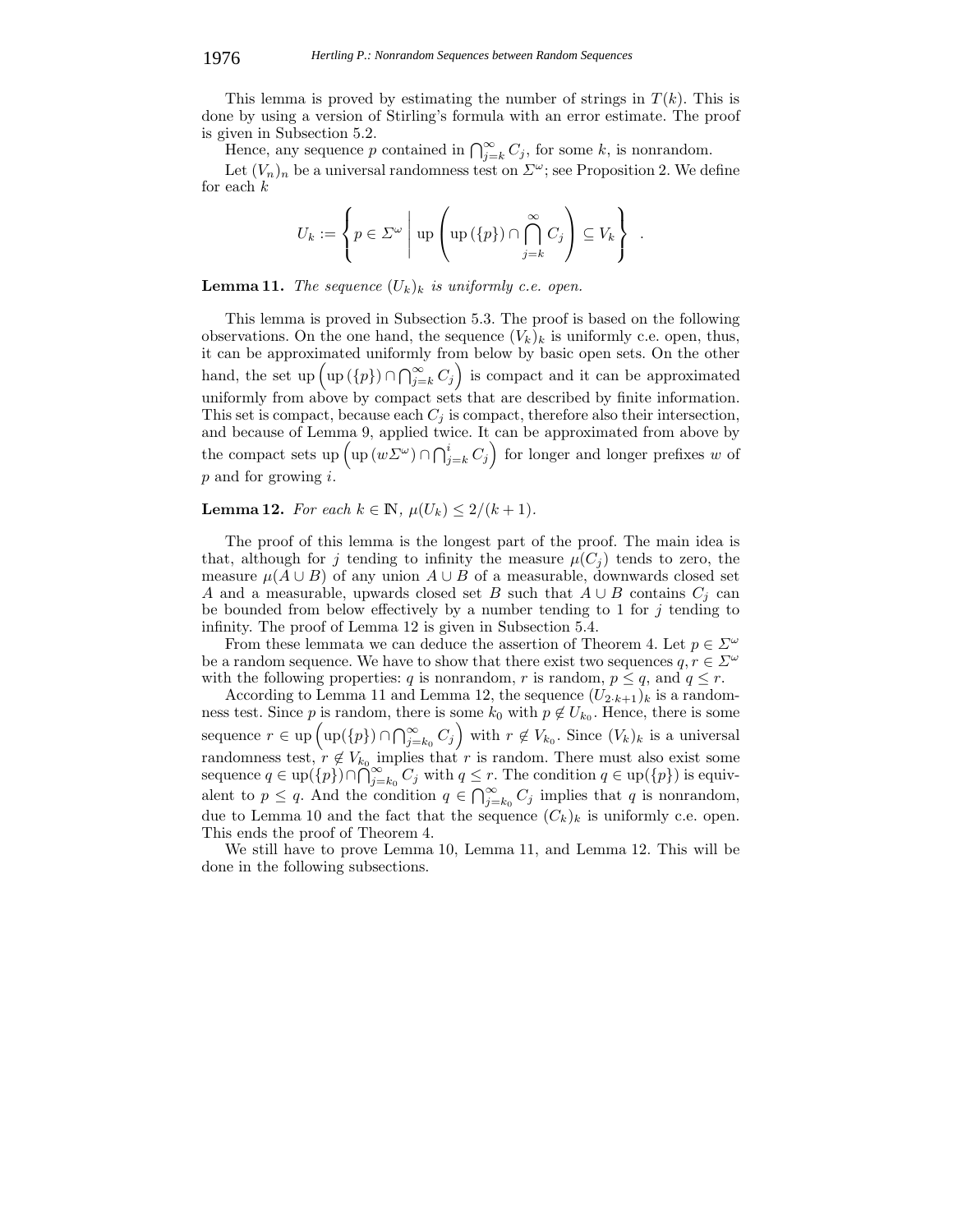## **5.2 Proof of Lemma 10**

For  $k = 0$  the assertion is trivial. Let us fix some  $k \geq 1$ . It is clear that

$$
2^{l_k} \cdot \mu(C_k) = \#(T(k))
$$
  
= 
$$
\sum_{i=0}^{m_k} \#(S(l_k, g(l_k, m_k, i)))
$$
  
= 
$$
\sum_{i=0}^{m_k} {l_k \choose g(l_k, m_k, i)}
$$
  
= 
$$
2 + \sum_{i=1}^{m_k - 1} {l_k \choose g(l_k, m_k, i)}.
$$

For the terms in the sum we use the following uniform estimate:

$$
\binom{l_k}{j} = \frac{l_k!}{j! \cdot (l_k - j)!} \le \frac{l_k!}{(l_k/2)! \cdot (l_k/2)!},
$$

valid for any  $j \in \{0, \ldots, l_k\}$ . Note that  $l_k$  is even. The last term on the right hand side can be estimated using the following two-sided estimate for the factorial function:

$$
\sqrt{2\pi n} \cdot n^n \cdot e^{-n} < n! < \sqrt{2\pi n} \cdot n^n \cdot e^{-n} \cdot \exp\left(\frac{1}{12(n-1)}\right)
$$

valid for  $n \geq 2$ . This is a version of Stirling's formula together with an error estimate. For a proof see e.g. Forster [Forster 1983]. Since  $l_k/2 \geq 2$  for  $k \geq 1$ , we obtain

$$
l_k! < \sqrt{2\pi l_k} \cdot l_k^{l_k} \cdot e^{-l_k} \cdot \exp\left(\frac{1}{12(l_k-1)}\right),
$$
\n
$$
(l_k/2)! > \sqrt{2\pi (l_k/2)} \cdot (l_k/2)^{l_k/2} \cdot e^{-l_k/2} \ ,
$$

hence,

$$
\frac{l_k!}{(l_k/2)! \cdot (l_k/2)!} \le \frac{\sqrt{2\pi l_k} \cdot l_k^{l_k} \cdot e^{-l_k} \cdot \exp\left(\frac{1}{12(l_k-1)}\right)}{\pi \cdot l_k \cdot (l_k/2)^{l_k} \cdot e^{-l_k}}
$$

$$
= \sqrt{\frac{2}{\pi \cdot l_k}} \cdot 2^{l_k} \cdot \exp\left(\frac{1}{12(l_k-1)}\right)
$$

Thus, we obtain

$$
\mu(C_k) \le \frac{2}{2^{l_k}} + (m_k - 1) \cdot \sqrt{\frac{2}{\pi \cdot l_k}} \cdot \exp\left(\frac{1}{12(l_k - 1)}\right)
$$
  
= 
$$
\frac{2}{2^{2 \cdot (k+1)^6}} + \frac{((k+1)^2 - 1)}{(k+1)^3} \cdot \sqrt{\frac{1}{\pi}} \cdot \exp\left(\frac{1}{12(2 \cdot (k+1)^6 - 1)}\right)
$$
  
\$\le 1/(k+1)\$.

That was to be shown.

,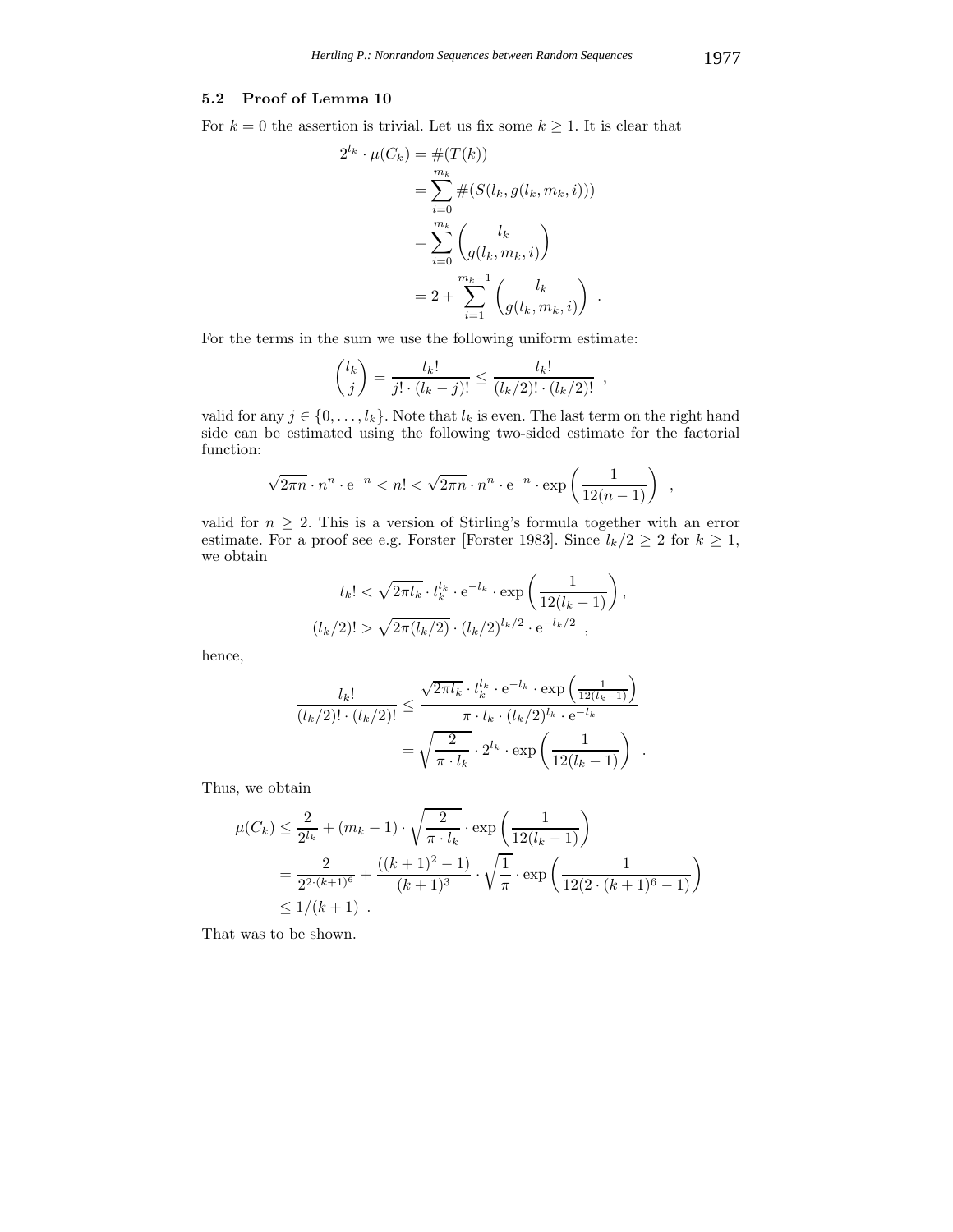## **5.3 Proof of Lemma 11**

Let  $h : \mathbb{N}^2 \to \Sigma^*$  be a total computable function with  $V_k = \{h(k, i) \mid i \in \mathbb{N}\}\Sigma^\omega$ for all  $k$ . We define

$$
V_k[i] := \{ h(k,j) \mid 0 \le j < i \} \Sigma^\omega
$$

for all  $k, i$ . It is clear that the set

$$
\widetilde{D} := \left\{ (k, i, w) \in \mathbb{N}^2 \times \Sigma^* \middle| i \ge k \text{ and } \text{up} \left( \text{up}(w\Sigma^{\omega}) \cap \bigcap_{j=k}^i C_j \right) \subseteq V_k[i] \right\}
$$

is decidable. Hence, the set  $D \subseteq \mathbb{N} \times \mathbb{Z}^*$  defined by

$$
D := \left\{ (k, w) \in \mathbb{N} \times \Sigma^* \middle| \exists i \ge k \,.\,(k, i, w) \in \widetilde{D} \right\}
$$

is computably enumerable. The assertion of Lemma 11 follows from this fact and from the following lemma, where we use  $D_k := \{w \in \Sigma^* \mid (k, w) \in D\}.$ 

**Lemma 13.**  $U_k = D_k \Sigma^\omega$  *for all*  $k \in \mathbb{N}$ *.* 

*Proof.* Let us fix some  $k \in \mathbb{N}$ . It is obvious that  $D_k \Sigma^{\omega} \subseteq U_k$ . For the inverse inclusion fix some  $n \in U_k$ . We have to show  $n \in D_k \Sigma^{\omega}$ inclusion fix some  $p \in U_k$ . We have to show  $p \in D_k \Sigma^{\omega}$ .<br>Since all sets  $C_k$  are closed so is the set  $\bigcap_{k=1}^{\infty} C_k$ . Since

Since all sets  $C_j$  are closed, so is the set  $\bigcap_{j=k}^{\infty} C_j$ . Since the singleton set  $\{p\}$  is closed, so is the set up( closed, so is the set up( $\{p\}$ ), according to Lemma 9. Thus, also the set up( $\{p\}$ ) $\cap_{i=k}^{\infty} C_i$  is closed, and again according to Lemma 9, also the set up( $\{p\}$ ) $\cap$  $\bigcap_{j=k}^{\infty} C_j$  is closed, and again according to Lemma 9, also the set up(up({p}) ∩<br> $\bigcap_{j=k}^{\infty} C_j$ ). It is even compact because  $\Sigma^{\omega}$  is compact. Since  $p \in U_k$ , there must<br>ovide some i (without loss of senerality i exist some i (without loss of generality  $i \geq k$ ) with

$$
\operatorname{up}\left(\operatorname{up}\left(\{p\}\right)\cap\bigcap_{j=k}^{\infty}C_j\right)\subseteq V_k[i].
$$

Let z be the smallest natural number such that

$$
n_z \ge \max\{\text{length}(h(k,j)) \mid 0 \le j < i\} .
$$

We claim that even

$$
\operatorname{up}\left(\operatorname{up}(p[0\ldots n_z-1]\Sigma^{\omega})\cap\bigcap_{j=k}^{z-1}C_j\right)\subseteq V_k[i] \ . \tag{1}
$$

This, of course, implies  $p \in D_k \Sigma^{\omega}$ . In order to prove (1), fix a sequence

$$
r \in \text{up}\left(\text{up}(p[0 \ldots n_z-1] \Sigma^{\omega}) \cap \bigcap_{j=k}^{z-1} C_j\right) .
$$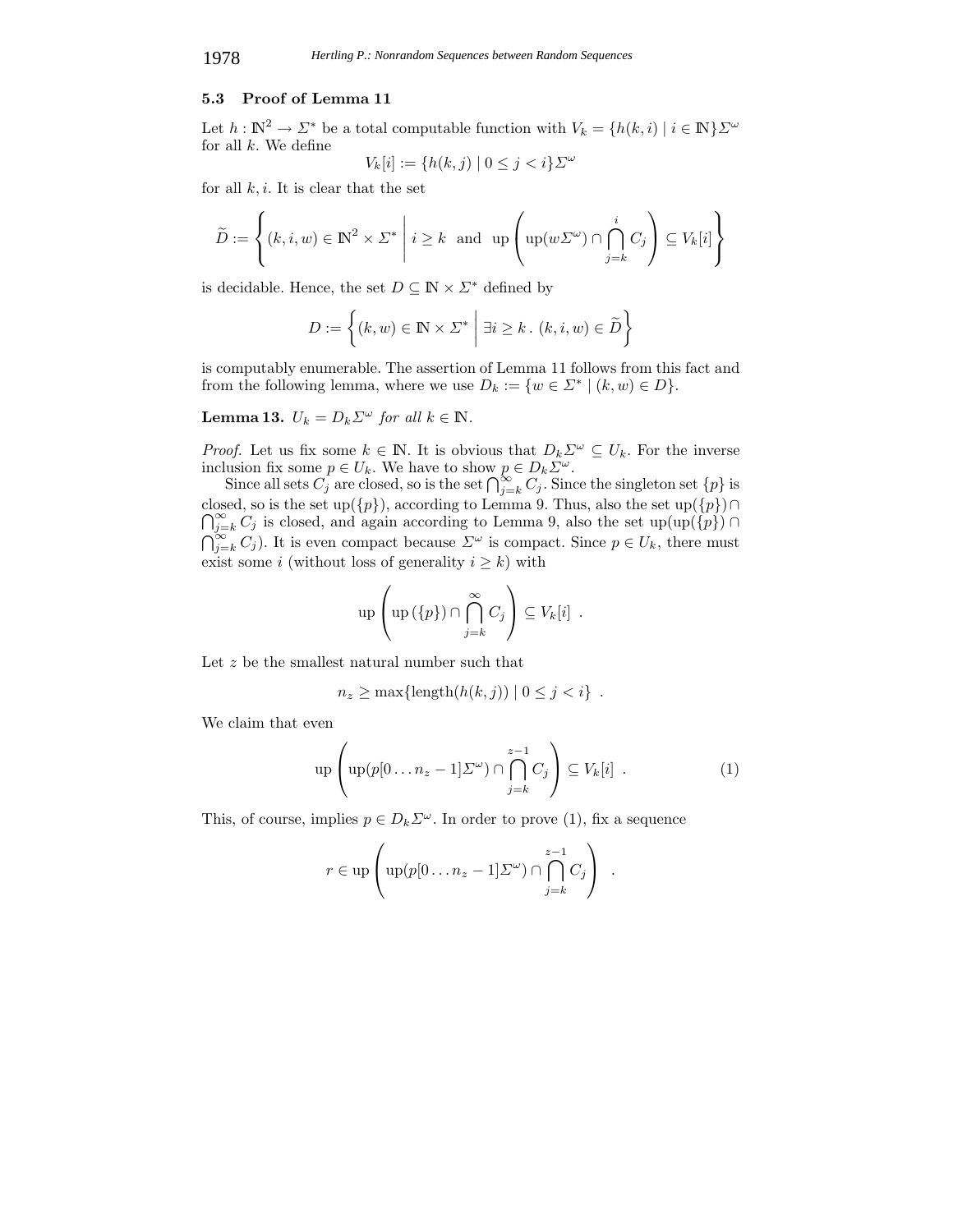We have to show  $r \in V_k[i]$ . Fix also a sequence

$$
q \in \mathrm{up}(p[0 \dots n_z - 1] \Sigma^{\omega}) \cap \bigcap_{j=k}^{z-1} C_j
$$

with  $q \leq r$ . Set

$$
q' := q[0 \dots n_z - 1]1^{\omega} \text{ and}
$$
  

$$
r' := r[0 \dots n_z - 1]1^{\omega} .
$$

Then  $q' \in \text{up}(\{p\}) \cap \bigcap_{j=k}^{\infty} C_j$  and  $q' \leq r'$ . We conclude  $r' \in V_k[i]$ . There must<br>be some  $i \leq j$  with  $r' \in h(k, j) \sum_{i=1}^{\infty}$  Singe length( $h(k, j) \leq n$  , we conclude that be some  $j < i$  with  $r' \in h(k, j) \Sigma^{\omega}$ . Since length $(h(k, j)) \leq n_z$ , we conclude that also  $r \in h(k, j) \Sigma^{\omega}$  hence  $r \in V_{\omega}[i]$ . That ends the proof also  $r \in h(k, j) \Sigma^{\omega}$ , hence,  $r \in V_k[i]$ . That ends the proof.

## **5.4 Proof of Lemma 12**

We start with a simple property of downwards respectively upwards closed sets.

**Lemma 14.** *1. For every string*  $v \in \Sigma^*$ *, every*  $l \geq 1$ *, every*  $z \in \{0, \ldots, l-1\}$ *, and every downwards closed, measurable set*  $A \subseteq \Sigma^{\omega}$ ,

$$
\frac{\mu(A \cap vS(l,z)\Sigma^{\omega})}{\mu(vS(l,z)\Sigma^{\omega})} \geq \frac{\mu(A \cap vS(l,z+1)\Sigma^{\omega})}{\mu(vS(l,z+1)\Sigma^{\omega})} .
$$

*2. For every string*  $v \in \Sigma^*$ *, every*  $l \geq 1$ *, every*  $z \in \{1, \ldots, l\}$ *, and every upwards closed, measurable set*  $B \subseteq \Sigma^{\omega}$ ,

$$
\frac{\mu(B \cap vS(l,z)\Sigma^{\omega})}{\mu(vS(l,z)\Sigma^{\omega})} \geq \frac{\mu(B \cap vS(l,z-1)\Sigma^{\omega})}{\mu(vS(l,z-1)\Sigma^{\omega})} .
$$

*Proof.* This result follows from the symmetry of the sets  $S(l, z)$ . We show only the first statement. The second is proved in the same way. Fix some  $l \geq 1$  and some  $z \in \{0, \ldots, l-1\}$ . Since A is downwards closed, for any  $w \in S(l, z)$ ,

$$
\mu(A \cap vw\Sigma^{\omega}) \ge \max\{\mu(A \cap vx\Sigma^{\omega}) \mid x \in S(l, z+1) \text{ and } w \le x\}
$$
  
\n
$$
\ge \frac{\sum_{x \in S(l, z+1), w \le x} \mu(A \cap vx\Sigma^{\omega})}{\#\{x \in S(l, z+1) \mid w \le x\}}
$$
  
\n
$$
= \frac{1}{l-z} \cdot \sum_{x \in S(l, z+1), w \le x} \mu(A \cap vx\Sigma^{\omega}) .
$$

Here  $w \leq x$  has the obvious meaning for strings w and x of the same length:  $w(i) \leq x(i)$  for all  $i <$  length $(w)$ . In other words,  $w \leq q \iff w0^{\omega} \leq x0^{\omega}$ ,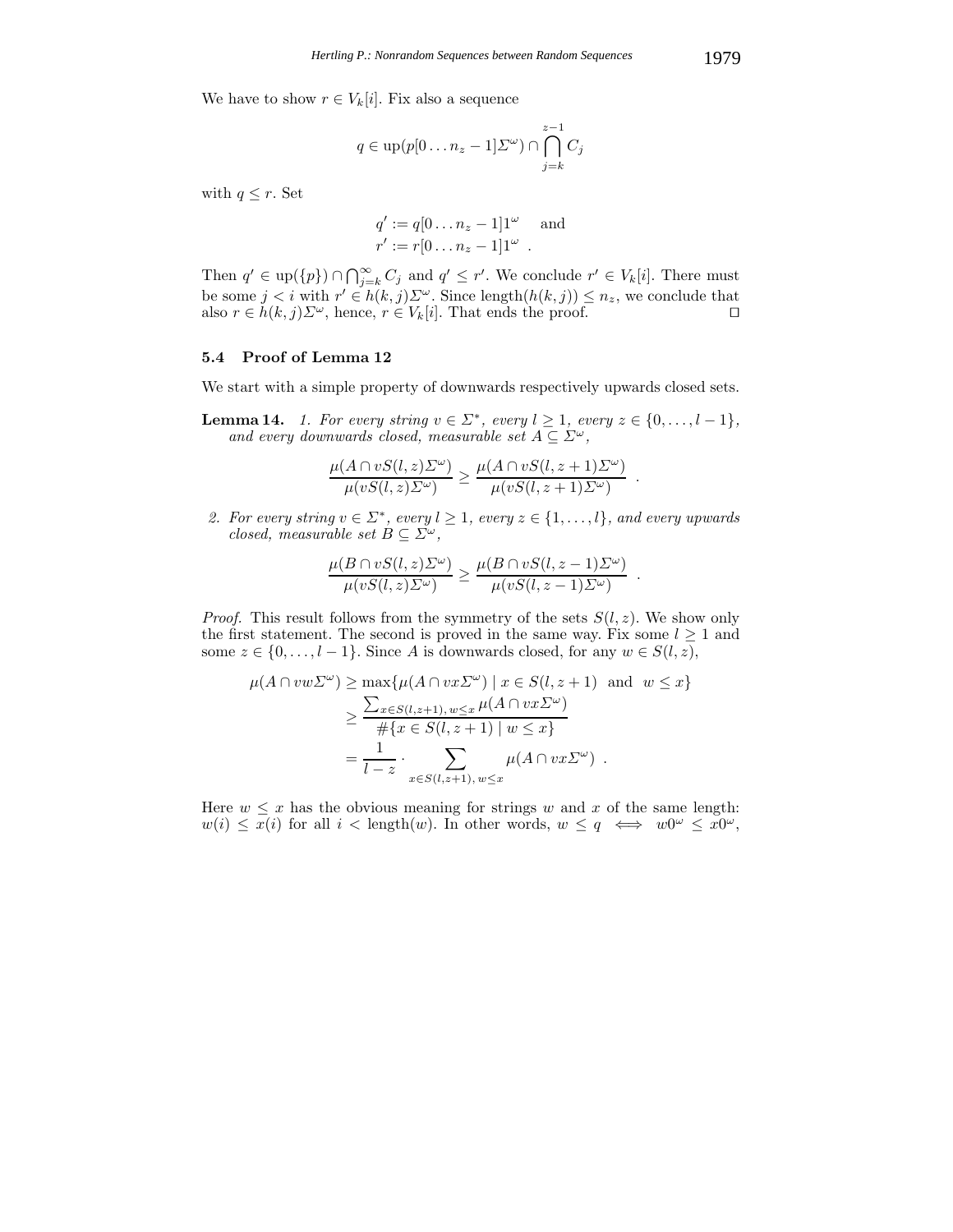for string w and x of the same length. Summation over all  $w \in S(l, z)$  and interchanging the summations on the right hand side yields:

$$
\mu(A \cap vS(l,z)\Sigma^{\omega}) \geq \frac{1}{l-z} \cdot \sum_{w \in S(l,z)} \sum_{x \in S(l,z+1), w \leq x} \mu(A \cap vx\Sigma^{\omega})
$$
  
= 
$$
\frac{1}{l-z} \cdot \sum_{x \in S(l,z+1)} \sum_{w \in S(l,z), w \leq x} \mu(A \cap vx\Sigma^{\omega})
$$
  
= 
$$
\frac{1}{l-z} \cdot \sum_{x \in S(l,z+1)} (z+1) \cdot \mu(A \cap vx\Sigma^{\omega})
$$
  
= 
$$
\frac{z+1}{l-z} \cdot \mu(A \cap vS(l,z+1)\Sigma^{\omega}) .
$$

The assertion follows because

$$
\mu(vS(l,z)\Sigma^{\omega}) = \frac{z+1}{l-z} \cdot \mu(vS(l,z+1)\Sigma^{\omega}) .
$$

**Lemma 15.** Fix a string  $v \in \Sigma^*$  and a number  $k \in \mathbb{N}$ . Let  $A \subseteq \Sigma^{\omega}$  be a downwards closed measurable set and  $B \subset \Sigma^{\omega}$  be an unwards closed measurable *downwards closed, measurable set and*  $B \subseteq \Sigma^{\omega}$  *be an upwards closed, measurable set Let*  $\gamma \in [0, 1]$  *be a real number such that set. Let*  $\gamma \in [0,1]$  *be a real number such that* 

$$
\frac{\mu(A \cap vw\Sigma^{\omega}) + \mu(B \cap vw\Sigma^{\omega})}{\mu(vw\Sigma^{\omega})} \ge \gamma \qquad \text{for all } w \in T(k). \tag{2}
$$

*Then*

$$
\frac{\mu(A \cap v\Sigma^{\omega}) + \mu(B \cap v\Sigma^{\omega})}{\mu(v\Sigma^{\omega})} \geq \gamma \cdot \left(1 - \frac{1}{m_k}\right) .
$$

*Proof.* Throughout the proof, a string  $v \in \Sigma^*$ , a number  $k \in \mathbb{N}$ , a downwards closed set  $A \subset \Sigma^\omega$  and universely and a real number  $\gamma \in [0, 1]$ closed set  $A \subseteq \Sigma^{\omega}$ , an upwards closed set  $B \subseteq \Sigma^{\omega}$ , and a real number  $\gamma \in [0, 1]$ <br>satisfying (2) are fixed satisfying (2) are fixed.

Lemma 14 implies for all  $i \leq m_k$ , and all  $z \leq g(l_k, m_k, i)$ ,

$$
\frac{\mu(A \cap vS(l_k, z)\Sigma^{\omega})}{\mu(vS(l_k, z)\Sigma^{\omega})} \ge \frac{\mu(A \cap vS(l_k, g(l_k, m_k, i))\Sigma^{\omega})}{\mu(vS(l_k, g(l_k, m_k, i))\Sigma^{\omega})} \quad . \tag{3}
$$

Considering the definition of  $g(l_k, m_k, i)$  one deduces

$$
\frac{\mu(A \cap v\Sigma^{\omega})}{\mu(v\Sigma^{\omega})} \ge \frac{1}{m_k} \cdot \sum_{i=1}^{m_k} \frac{\mu(A \cap vS(l_k, g(l_k, m_k, i))\Sigma^{\omega})}{\mu(vS(l_k, g(l_k, m_k, i))\Sigma^{\omega})} . \tag{4}
$$

Before we prove this claim in detail, we continue with the main body of the proof of Lemma 15. Similarly to (4), one obtains

$$
\frac{\mu(B \cap v\Sigma^{\omega})}{\mu(v\Sigma^{\omega})} \ge \frac{1}{m_k} \cdot \sum_{i=0}^{m_k-1} \frac{\mu(B \cap vS(l_k, g(l_k, m_k, i))\Sigma^{\omega})}{\mu(vS(l_k, g(l_k, m_k, i))\Sigma^{\omega})} . \tag{5}
$$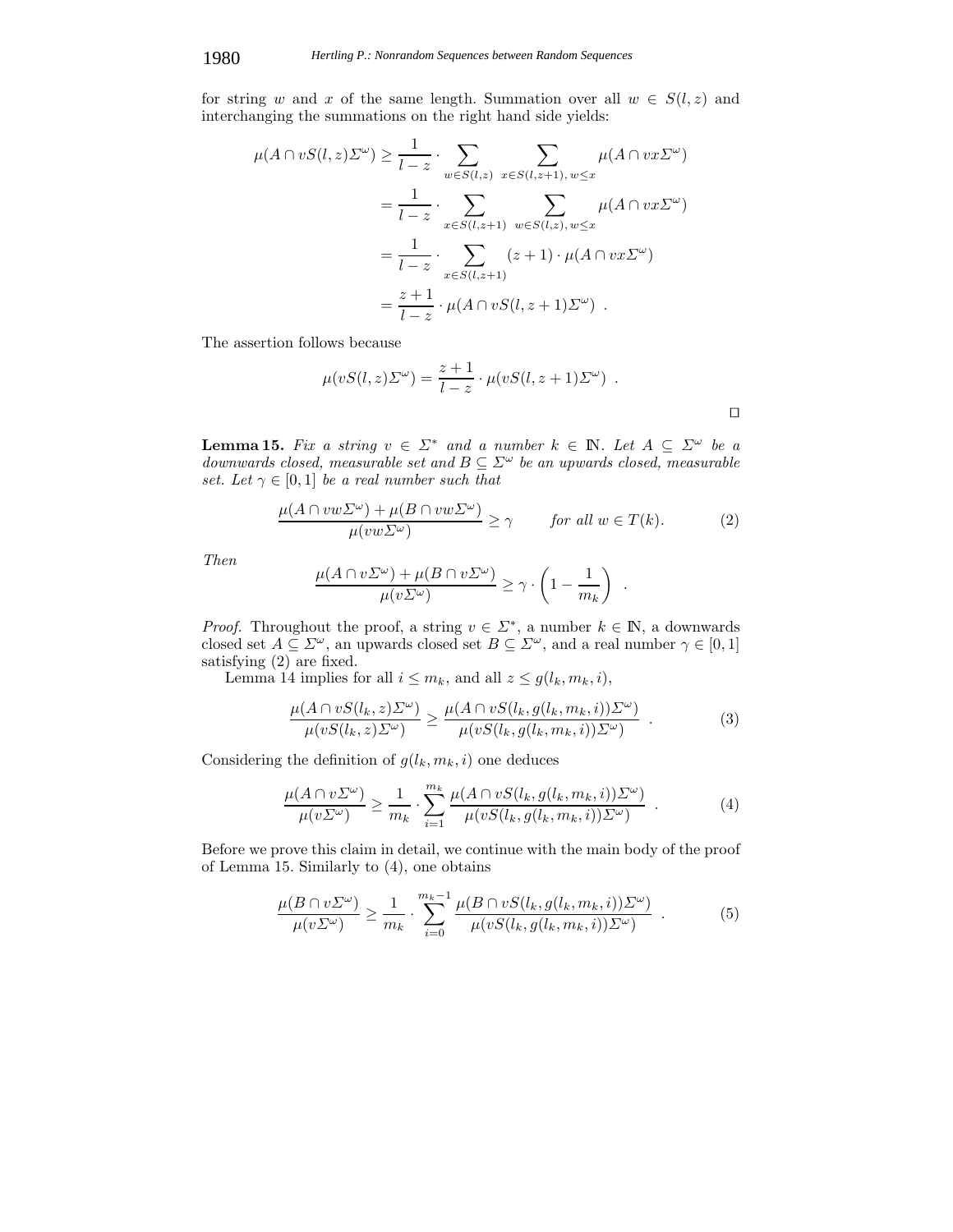Adding (4) and (5) and taking for every  $i \in \{1, \ldots, m_k - 1\}$  into account:

$$
\frac{\mu(A \cap vS(l_k, g(l_k, m_k, i)\Sigma^{\omega}) + \mu(B \cap vS(l_k, g(l_k, m_k, i)\Sigma^{\omega})}{\mu(vS(l_k, g(l_k, m_k, i)\Sigma^{\omega}))} \ge \gamma
$$

(this follows from the assumption (2)), we obtain

$$
\frac{\mu(A \cap v^{\infty}) + \mu(B \cap v^{\infty})}{\mu(v^{\infty})} \geq \frac{1}{m_k} \cdot (m_k - 1) \cdot \gamma.
$$

That was to be shown.

We still wish to give a detailed proof of (4). The inequality (5) can be proved in the same way. We prove only (4). First, using

$$
\delta_i := \frac{\mu(A \cap vS(l_k, g(l_k, m_k, i))\Sigma^{\omega})}{\mu(vS(l_k, g(l_k, m_k, i))\Sigma^{\omega})}
$$

we rewrite (3) as follows:

$$
\mu(A \cap vS(l_k, z)\Sigma^{\omega}) \ge 2^{-\text{length}(v)-l_k} \cdot \delta_i \cdot \#(S(l_k, z))
$$
\n(6)

(this is valid for  $0 \le i \le m_k$  and  $0 \le z \le g(l_k, m_k, i)$ ). We observe

$$
\mu(A \cap v\Sigma^{\omega}) = \sum_{z=0}^{l_k} \mu(A \cap vS(l_k, z)\Sigma^{\omega})
$$
  
= 
$$
\sum_{i=0}^{m_k} \mu(A \cap vS(l_k, g(l_k, m_k, i))\Sigma^{\omega})
$$
 (7)

$$
+\sum_{i=1}^{m_k} \sum_{g(l_k,m_k,i-1)
$$

The terms in the sum in (8), the double sum, are estimated using (6) directly. For the estimate of the terms in the sum in (7) we define numbers  $\alpha_i$  for  $i \in$  $\{0,\ldots,m_k\}$ :

$$
\alpha_i := \frac{\#(\{w \in \Sigma^{l_k} \mid \#_1(w) \le g(l_k, m_k, i)\}) - \frac{i}{m_k} \cdot \#(\Sigma^{l_k})}{\#(S(l_k, g(l_k, m_k, i)))}.
$$

Note that  $0 \le \alpha_i \le 1$  for each  $i \in \{0, \ldots, m_k\}$ , and especially  $\alpha_0 = 1$ ,  $\alpha_{m_k} = 0$ .<br>By induction over *i* one observes for all  $i \in \{1, \ldots, m_k\}$ By induction over *i* one observes for all  $i \in \{1, ..., m_k\}$ 

$$
\frac{1}{m_k} \cdot \#(\Sigma^{l_k}) = \alpha_{i-1} \cdot \#(S(l_k, g(l_k, m_k, i-1)))
$$
\n
$$
+ \sum_{g(l_k, m_k, i-1) < z < g(l_k, m_k, i)} \#(S(l_k, z))
$$
\n
$$
+ (1 - \alpha_i) \cdot \#(S(l_k, g(l_k, m_k, i))) .
$$
\n
$$
(9)
$$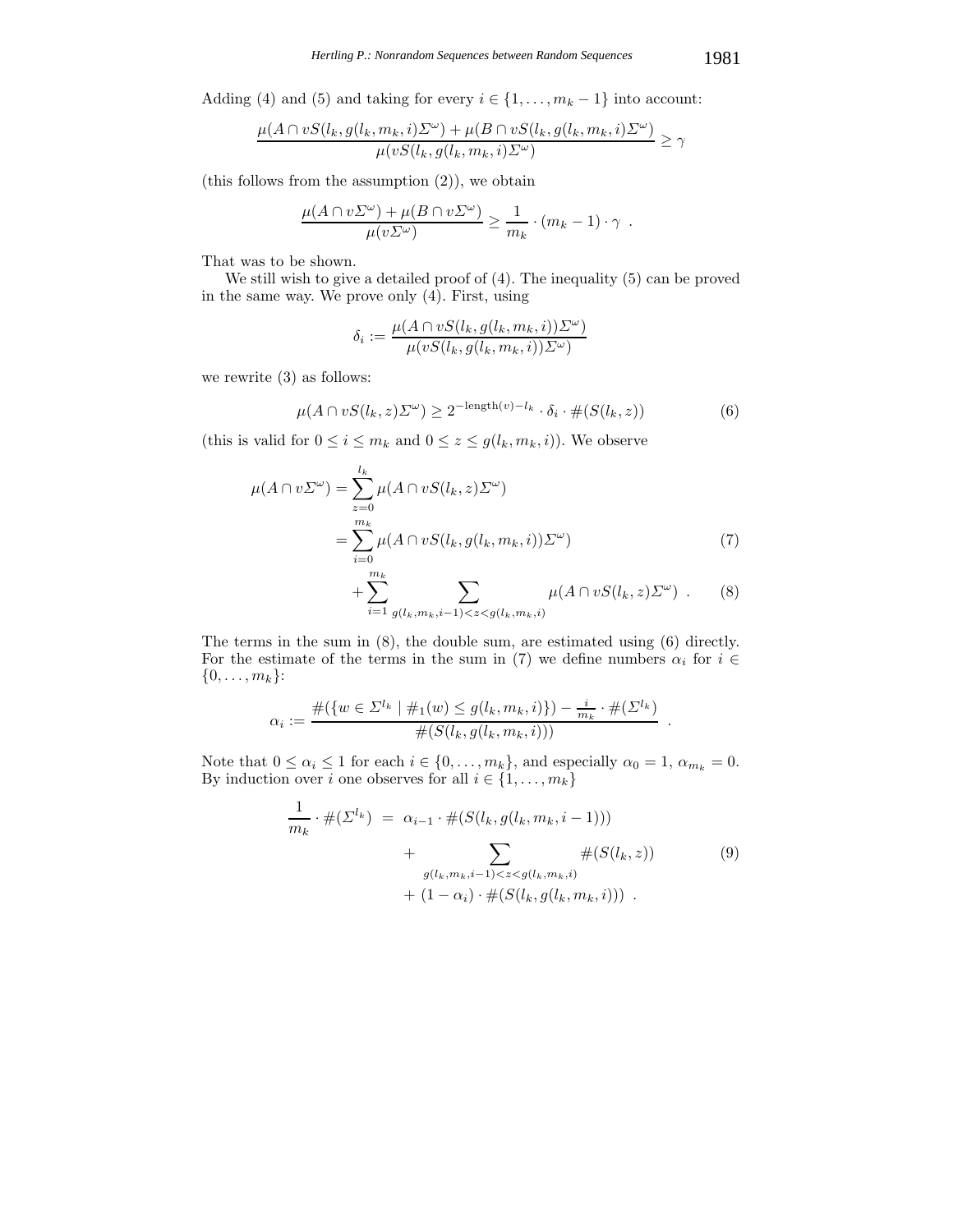## 1982 *Hertling P.: Nonrandom Sequences between Random Sequences*

For the terms in the sum in (7) we use the following estimate, according to (6) valid for all  $i \in \{0, \ldots, m_k - 1\}$ :

$$
\mu(A \cap vS(l_k, g(l_k, m_k, i))\Sigma^{\omega})
$$
  
\n
$$
\geq 2^{-\text{length}(v)-l_k} \cdot ((1 - \alpha_i) \cdot \delta_i + \alpha_i \cdot \delta_{i+1}) \cdot \#(S(l_k, g(l_k, m_k, i))) .
$$

Due to  $\alpha_{m_k} = 0$ , this expression makes sense and is true also for  $i = m_k$ . For the term  $\mu(A \cap v \Sigma^{\omega})$  we obtain

$$
\mu(A \cap v\Sigma^{\omega})
$$
\n
$$
\geq \sum_{i=0}^{m_k} 2^{-\text{length}(v) - l_k} \cdot ((1 - \alpha_i) \cdot \delta_i + \alpha_i \cdot \delta_{i+1}) \cdot \#(S(l_k, g(l_k, m_k, i)))
$$
\n
$$
+ \sum_{i=1}^{m_k} \sum_{g(l_k, m_k, i-1) < z < g(l_k, m_k, i)} 2^{-\text{length}(v) - l_k} \cdot \delta_i \cdot \#(S(l_k, z))
$$
\n
$$
= \frac{1}{m_k} \cdot 2^{-\text{length}(v)} \cdot \sum_{i=1}^{m_k} \delta_i.
$$

The last equality follows by rearranging, by using  $\alpha_0 = 1$  and  $\alpha_{m_k} = 0$ , and by applying (9). This ends the proof of (4) and the proof of Lemma 15. applying (9). This ends the proof of (4) and the proof of Lemma 15. 

**Corollary 16.** *Fix a string*  $v \in \Sigma^*$ *, a number*  $k \in \mathbb{N}$ *, and a number*  $i \geq k$ *.* Let  $A \subseteq \Sigma^\omega$  be a downwards closed, measurable set and  $B \subseteq \Sigma^\omega$  be an upwards *closed, measurable set. Let*  $\gamma \in [0,1]$  *be a real number such that* 

$$
\frac{\mu(A \cap vw\Sigma^{\omega}) + \mu(B \cap vw\Sigma^{\omega})}{\mu(vw\Sigma^{\omega})} \ge \gamma
$$

*for all*  $w \in T(k) \dots T(i)$ *. Then* 

$$
\frac{\mu(A \cap v\Sigma^{\omega}) + \mu(B \cap v\Sigma^{\omega})}{\mu(v\Sigma^{\omega})} \ge \gamma \cdot \prod_{j=k}^{i} \left(1 - \frac{1}{m_j}\right)
$$

*Proof.* This follows by induction from Lemma 15. □

**Corollary 17.** *Fix a number*  $k \in \mathbb{N}$ *, and a number*  $i \geq k$ *. Let*  $A \subseteq \Sigma^{\omega}$  *be a downwards closed, measurable set and*  $B \subseteq \Sigma^\omega$  *be an upwards closed, measurable set such that*

$$
\bigcap_{j=k}^i C_j \subseteq A \cup B .
$$

*Then*

$$
\mu(A) + \mu(B) \ge \prod_{j=k}^{i} \left(1 - \frac{1}{m_j}\right) .
$$

*Proof.* This follows from Corollary 16 by considering  $\gamma = 1$  and all strings v of length  $n_k$ , and by taking the sum over all these strings. length  $n_k$ , and by taking the sum over all these strings.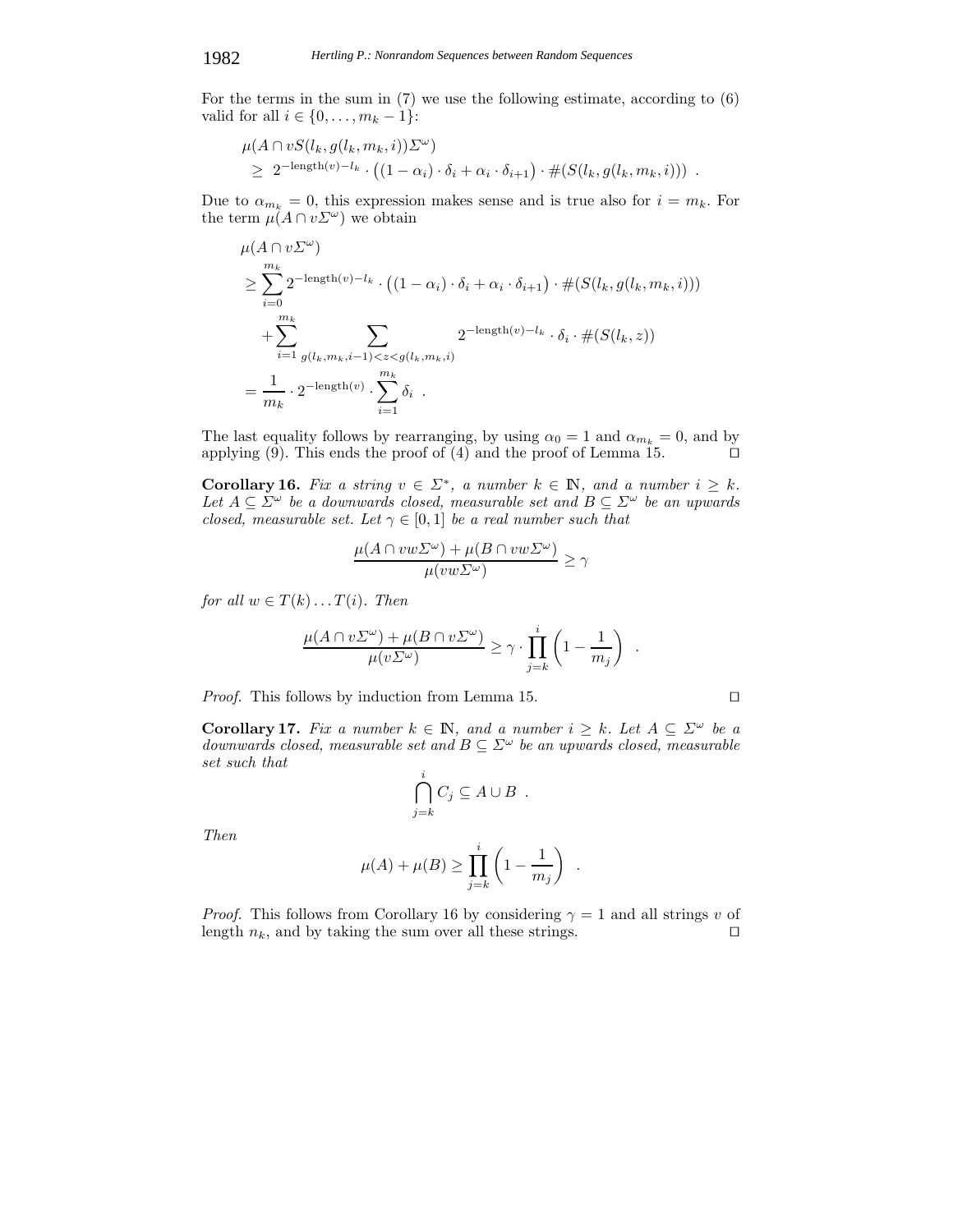$$
\bigcap_{j=k}^{\infty} C_j \subseteq A \cup B .
$$

*Then*

$$
\mu(A) + \mu(B) \ge \frac{k}{k+1} .
$$

*Proof.* There exist sets  $W_A, W_B \subseteq \Sigma^*$  with  $A = W_A \Sigma^{\omega}$  and with  $B = W_B \Sigma^{\omega}$ .<br>Since the set  $\bigcap_{i=k}^{\infty} C_j$  is compact there exists a number  $l \in \mathbb{N}$  such that

$$
\bigcap_{j=k}^{\infty} C_j \subseteq \{w \in W_A \mid \text{length}(w) \leq l\} \Sigma^{\omega} \cup \{w \in W_B \mid \text{length}(w) \leq l\} \Sigma^{\omega} .
$$

Set  $i := \min\{z \in \mathbb{N} \mid z \ge k \& n_{z+1} \ge l\}$ . Then, clearly,

$$
\bigcap_{j=k}^{\infty} C_j \subseteq \{w \in W_A \mid \text{length}(w) \leq l\} \Sigma^{\omega} \cup \{w \in W_B \mid \text{length}(w) \leq l\} \Sigma^{\omega} .
$$

We conclude from Corollary 17

$$
\mu(A) + \mu(B) \ge \prod_{j=k}^{i} \left( 1 - \frac{1}{m_j} \right)
$$

$$
\ge \prod_{j=k}^{\infty} \left( 1 - \frac{1}{m_j} \right)
$$

$$
= \prod_{j=k}^{\infty} \left( 1 - \frac{1}{(j+1)^2} \right)
$$

$$
= \frac{k}{k+1}.
$$

| ۰ |  |
|---|--|
|   |  |
|   |  |

**Lemma 19.** *Let*  $A \subseteq \Sigma^\omega$  *be a closed, downwards closed set, and fix some*  $\varepsilon > 0$ *. There is an open, downwards closed set*  $A'$  *with*  $A \subseteq A'$  *and*  $\mu(A') \leq \mu(A) + \varepsilon$ *.* 

*Proof.* The complement  $\Sigma^{\omega} \backslash A$  of A is an open, upwards closed set. There exists a finite set  $W \subset \Sigma^{\omega}$  such that  $W \Sigma^{\omega} \subset \Sigma^{\omega} \backslash A$  and  $\mu(W \Sigma^{\omega}) \geq \mu(\Sigma^{\omega} \backslash A) - \varepsilon$ a finite set  $W \subseteq \Sigma^{\omega}$  such that  $W \Sigma^{\omega} \subseteq \Sigma^{\omega} \setminus A$  and  $\mu(W \Sigma^{\omega}) \geq \mu(\Sigma^{\omega} \setminus A) - \varepsilon$ .<br>The set  $W \Sigma^{\omega}$  is closed. So is the set  $un(W \Sigma^{\omega})$ . This set is also contained in The set  $W\Sigma^{\omega}$  is closed. So is the set  $\text{up}(W\Sigma^{\omega})$ . This set is also contained in  $\Sigma^{\omega} \setminus A$ . Therefore, the set  $A' := \Sigma^{\omega} \setminus \text{un}(W\Sigma^{\omega})$  is open it contains A and it.  $\Sigma^{\omega} \setminus A$ . Therefore, the set  $A' := \Sigma^{\omega} \setminus \text{up}(W \Sigma^{\omega})$  is open, it contains A, and it satisfies

$$
\mu(A') = 1 - \mu(\text{up}(W\Sigma^{\omega})) \le 1 - \mu(W\Sigma^{\omega}) \le 1 - (\mu(\Sigma^{\omega} \setminus A) - \varepsilon) = \mu(A) + \varepsilon.
$$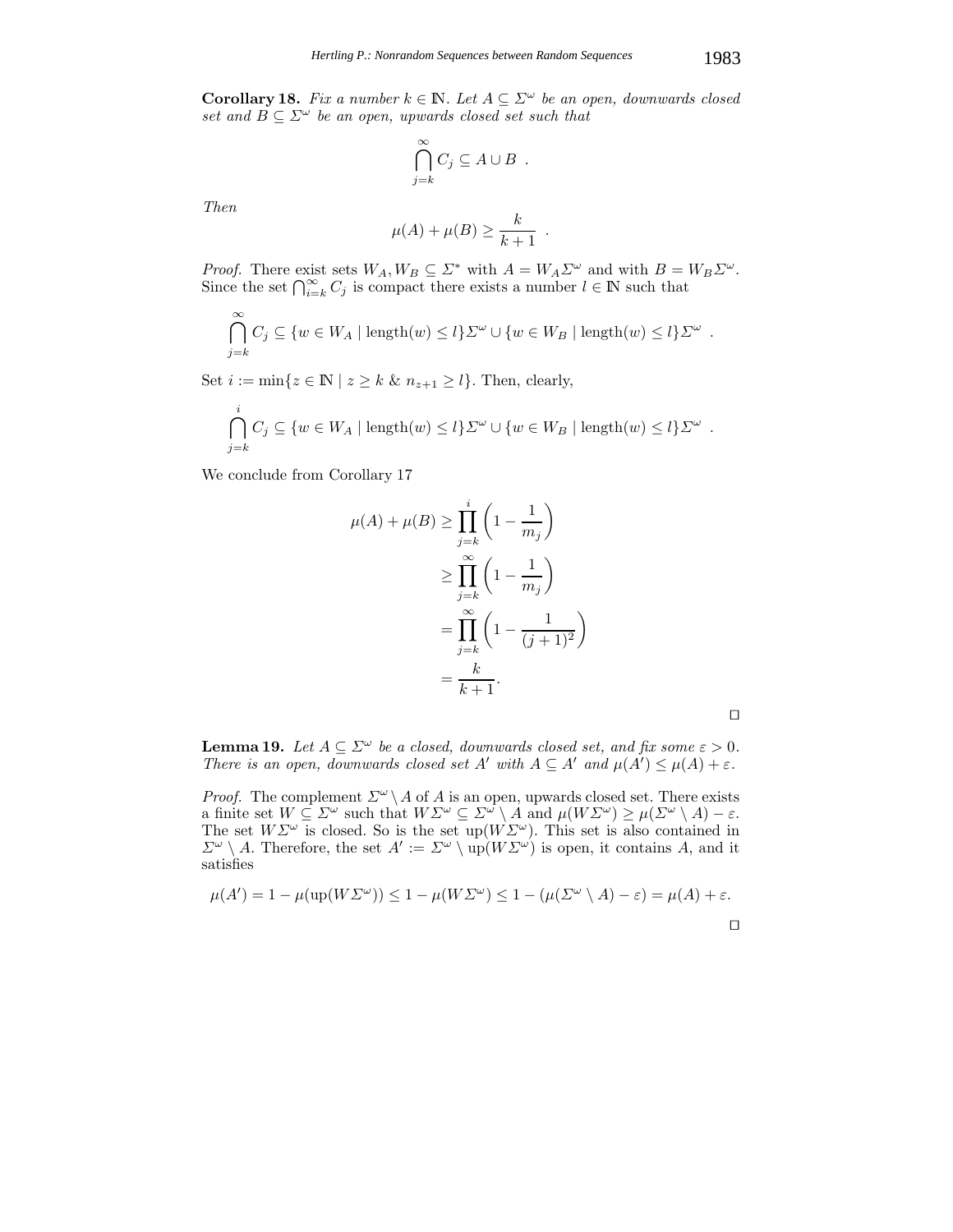**Corollary 20.** *Fix a number*  $k \in \mathbb{N}$ *. Let*  $A \subseteq \Sigma^{\omega}$  *be a closed, downwards closed set and*  $B \subseteq \Sigma^{\omega}$  *be an open, upwards closed set such that* 

$$
\bigcap_{j=k}^{\infty} C_j \subseteq A \cup B .
$$

*Then*

$$
\mu(A) + \mu(B) \ge \frac{k}{k+1} .
$$

*Proof.* The assertion follows by applying first Lemma 19 to A and some  $\varepsilon > 0$ , then Corollary 18, and then by letting  $\varepsilon$  tend to zero. then Corollary 18, and then by letting  $\varepsilon$  tend to zero.

Let us fix some  $k \in \mathbb{N}$ . The set

$$
\widetilde{V_k} := \{ q \in \Sigma^{\omega} \mid \text{up}(\{q\}) \subseteq V_k \}
$$

is upwards closed. It is open because for any  $q \in \Sigma^{\omega}$  the set up( $\{q\}$ ) is compact, according to Lemma 9. Using it, we can describe  $U_k$  in the following way:

$$
U_k = \left\{ p \in \Sigma^{\omega} \mid \mathrm{up}(\{p\}) \cap \bigcap_{j=k}^{\infty} C_j \subseteq \widetilde{V}_k \right\} .
$$

We conclude that  $U_k$  is upwards closed as well and that

$$
\bigcap_{j=k}^{\infty} C_j \subseteq (\Sigma^{\omega} \setminus U_k) \cup \widetilde{V_k}.
$$

Since  $U_k$  is upwards closed,  $\Sigma^{\omega} \setminus U_k$  is downwards closed. And since  $U_k$  is open,  $\Sigma^{\omega} \setminus U_k$  is closed. Thus, Corollary 20 tells us

$$
\mu(\Sigma^{\omega} \setminus U_k) + \mu(\widetilde{V}_k) \ge k/(k+1).
$$

Using additionally  $\mu(V_k) \leq \mu(V_k) \leq 1/(k+1)$  we obtain  $\mu(U_k) \leq 2/(k+1)$ .<br>That was to be shown. This ends the proof of Theorem 4 That was to be shown. This ends the proof of Theorem 4.

*Remark.* One can avoid to use Lemma 19 if one uses the sets

$$
U_{k,i} := \left\{ p \in \Sigma^{\omega} \mid \mathrm{up} \left( \mathrm{up} \left( \{ p \} \right) \cap \bigcap_{j=k}^{i} C_j \right) \subseteq V_k \right\} .
$$

defined for any  $k \in \mathbb{N}$  and  $i \geq k$ . They are upwards closed, and satisfy  $U_{k,i} \subseteq$  $U_{k,i+1}$  for all  $k, i, \bigcup_{i \in \mathbb{N}} U_{k,i} = U_k$  for all  $k$ , and

$$
\bigcap_{j=k}^i C_j \subseteq (\Sigma^{\omega} \setminus U_{k,i}) \cup \widetilde{V_k}.
$$

Thus, one can directly apply Corollary 17.